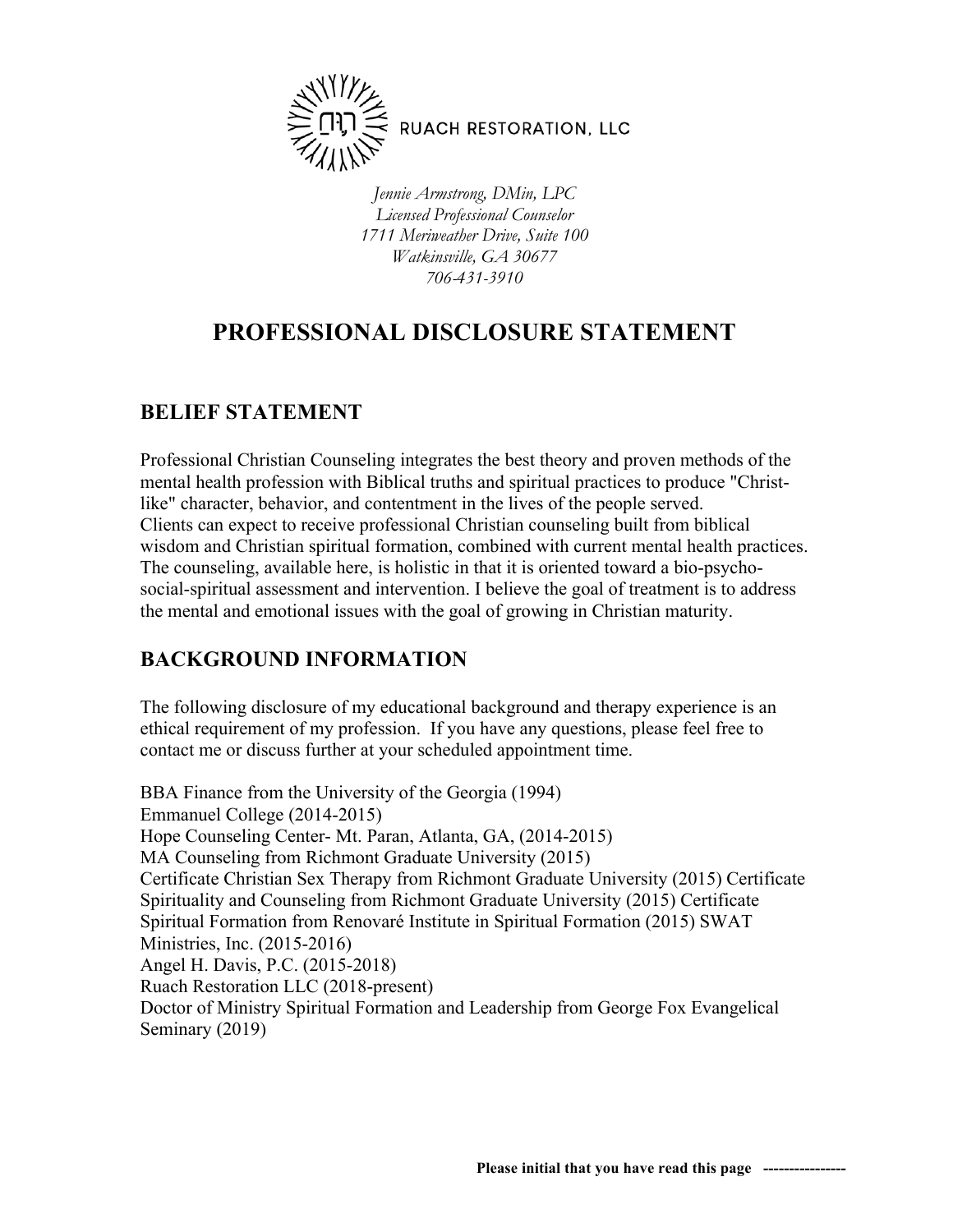

## **CONFIDENTIALITY**

All information that you provide during a session is confidential, other than to insurance companies (if you choose to use insurance). Records or any information shared will not be divulged to anyone without discussing this with you first. You would indicate your consent by signing a "Release of Information" form. Exceptions to this include my responsibility to report any instance of suspected child abuse or neglect, any situation in which a client threatens to harm themselves or another person, (these are both Georgia State laws), and any situation that my records are subpoenaed by the court and I will be held in contempt of court if I fail to comply.

## **FEES and INSURANCE POLICIES**

Services are provided at a rate of \$135.00 for a 50-minute session. Acceptable forms of payment are cash, check, and credit card (5% transaction fee applicable).

Insurance policies are a contractual agreement between you, the subscriber, and the insurance company. I can in no way alter the policy nor guarantee what services are covered or ascertain what your reimbursement will be for my services.

## **CANCELLATION POLICY**

Please give a 24-hour notice, per email, if you need to cancel or wish to change your appointment. In case of emergencies, call as soon as possible. There will be a fullsession charge for appointments not kept or cancelled according to the 24-hour policy requirements.

## **IN CASE OF AN EMERGENCY**

Ruach Restoration LLC is considered to be an outpatient facility, accommodating individuals, couples, and families who are reasonably safe and resourceful. We do not carry a beeper, nor are we available at all times. Generally, we will return phone calls within 24 - 48 hours.

If you have a mental health emergency, you are encouraged not to wait for a call back. Rather, please take immediate action with one of the following options:

- Call Behavioral Health Link/GCAL: 800-715-4225 or other crisis hotline
- Call Ridgeview Institute at 770.434.4567 or local hospital
- Call Peachford Hospital at 770.454.5589 or local hospital
- Call SummitRidge Hospital at 678-442-5800
- $\bullet$  Call 911.
- Go to your nearest emergency room.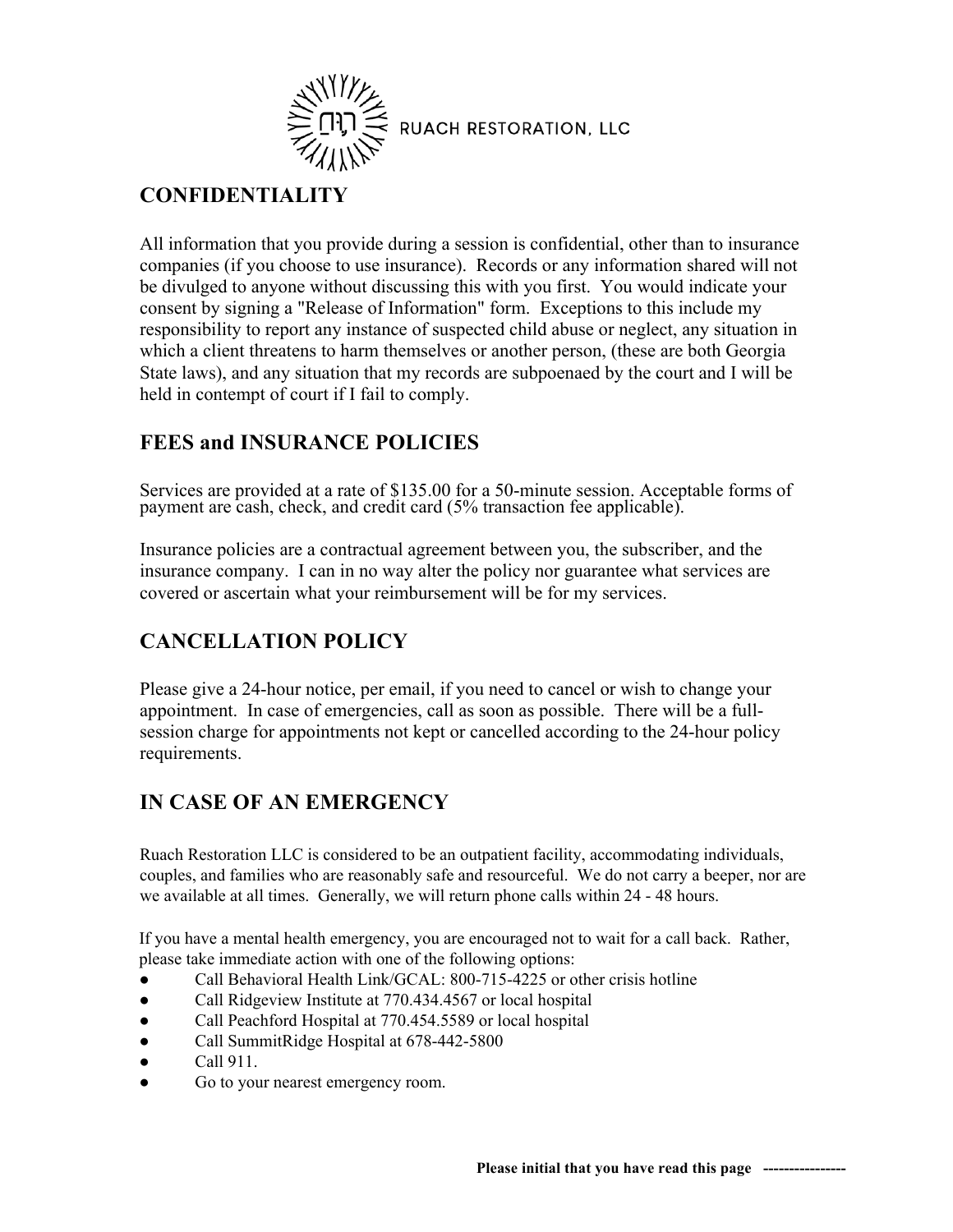

## **USE OF EMAIL/TECHNOLOGY**

Email and texting can be used to schedule or change appointments. I also offer email as a form of sharing, as you need to. Please not that counseling will NOT take place via email or texting. You are free to share what you need to share, but please note that only short responses or no response may be given back to you. There is much that can be misconstrued via technology, so I use it on a limited basis. All information over these methods is held confidential according the policy mentioned above.

 $\mathcal{L}_\mathcal{L}$  , and the contribution of the contribution of the contribution of the contribution of the contribution of the contribution of the contribution of the contribution of the contribution of the contribution of

Signature Date

**Please initial that you have read this page ----------------**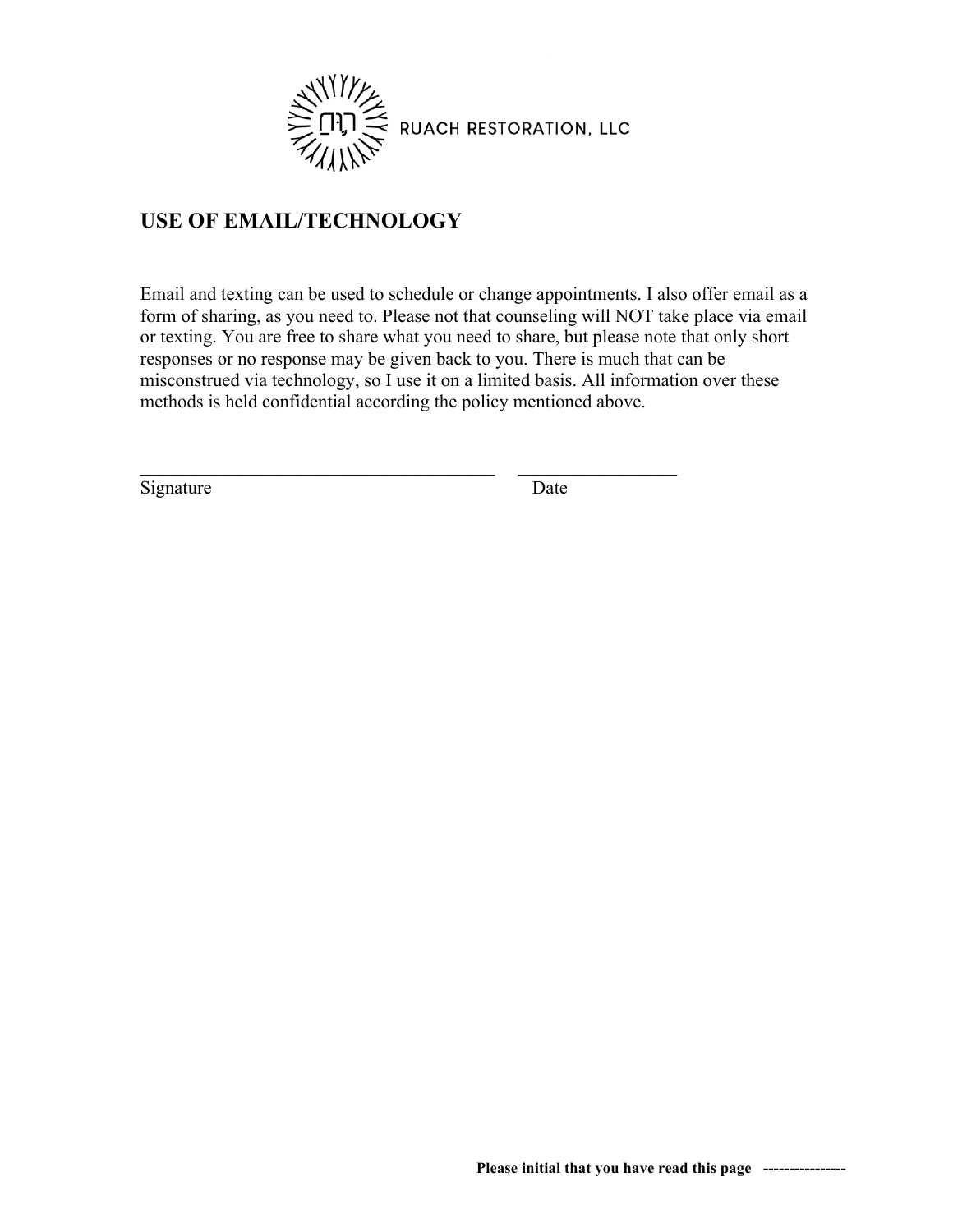

**Jennie Armstrong, DMin, LPC Licensed Professional Counselor 1711 Meriweather Drive, Suite 100 Watkinsville, GA 30677**

### **CONSENT FOR SERVICES**

I want to welcome you as a client and appreciate the opportunity to serve you. This form is an agreement that gives permission to Ruach Restoration LLC to provide services to you. It is also designed to provide you with information to answer some of the questions you may have regarding your visits to this office and to help you use our services more effectively. Please read this sheet carefully and direct any questions to **Jennie Armstrong, DMin, LPC.** 

- 1. I am requesting services provided by Ruach Restoration LLC.
- 2. I hereby give my consent for evaluation, treatment and/or support from Ruach Restoration LLC.
- 3. I agree to provide accurate and complete information to the Ruach Restoration LLC and to update this information as changes occur.
- 4. I understand that all professional communication between client and counselor will be held in confidence and will not be revealed without my (or a parent, in the case of a minor) written authorization to release this information, excepting the following situations (in accordance with Federal Law): notification in the event my condition or behavior endangers myself or other persons, or in situations of child or elder abuse, neglect or endangerment. It is also possible that a court of law could require me to release information. It should be noted that client records are the jurisdiction of Ruach Restoration LLC and consultation with other professionals regarding your case may take place, without your name or identifying information being disclosed.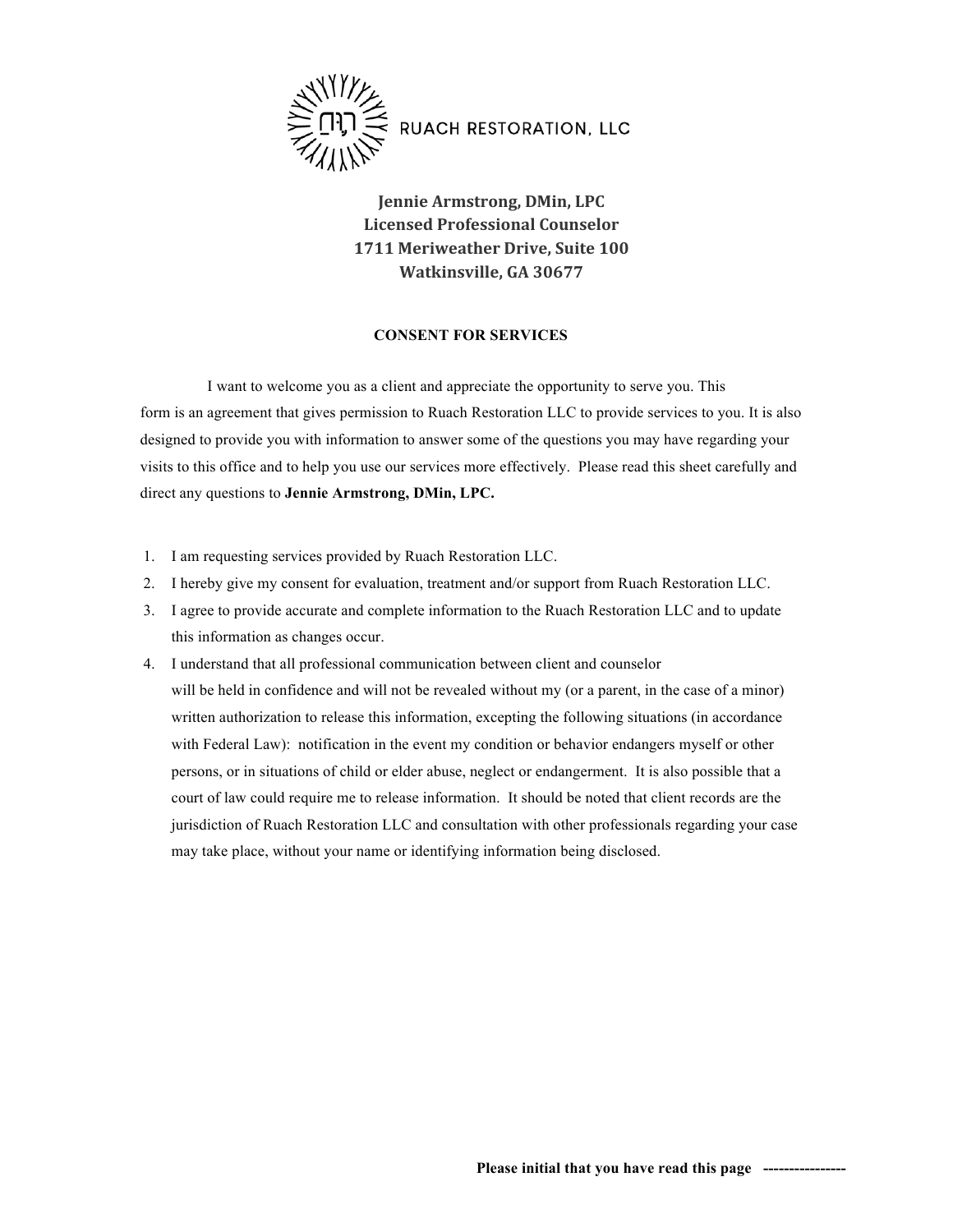

### **Client Rights**

This facility strives to provide the best quality of services to its clients. When you receive services at Ruach Restoration LLC., your rights are protected. These rights are summarized below.

- *The right to receive care suited to your needs.*
- *The right to receive services that respect your dignity, and protect your health and safety.*
- *The right to be informed of the benefits and risks of your treatment.*
- *The right to participate in planning your own treatment.*
- *The right to prompt and confidential services.*
- *The right to review and obtain copies of your records, unless staff feels it is not in your best interest.*
- *The right to exercise all civil, political, personal, and property rights to which you are entitled as a citizen.*
- *The right to be free of physical and verbal abuse.*
- *The right to file a complaint if you think any of these rights have been restricted or denied*.

I, \_\_\_\_\_\_\_\_\_\_\_\_\_\_\_, have read the above information and request services provided by Ruach Restoration LLC. My signature below indicates my understanding of and agreement with all of the above statements.

Signature of Client Date

Signature of Parent or Legal Guardian Date

(for student under 18 years of age)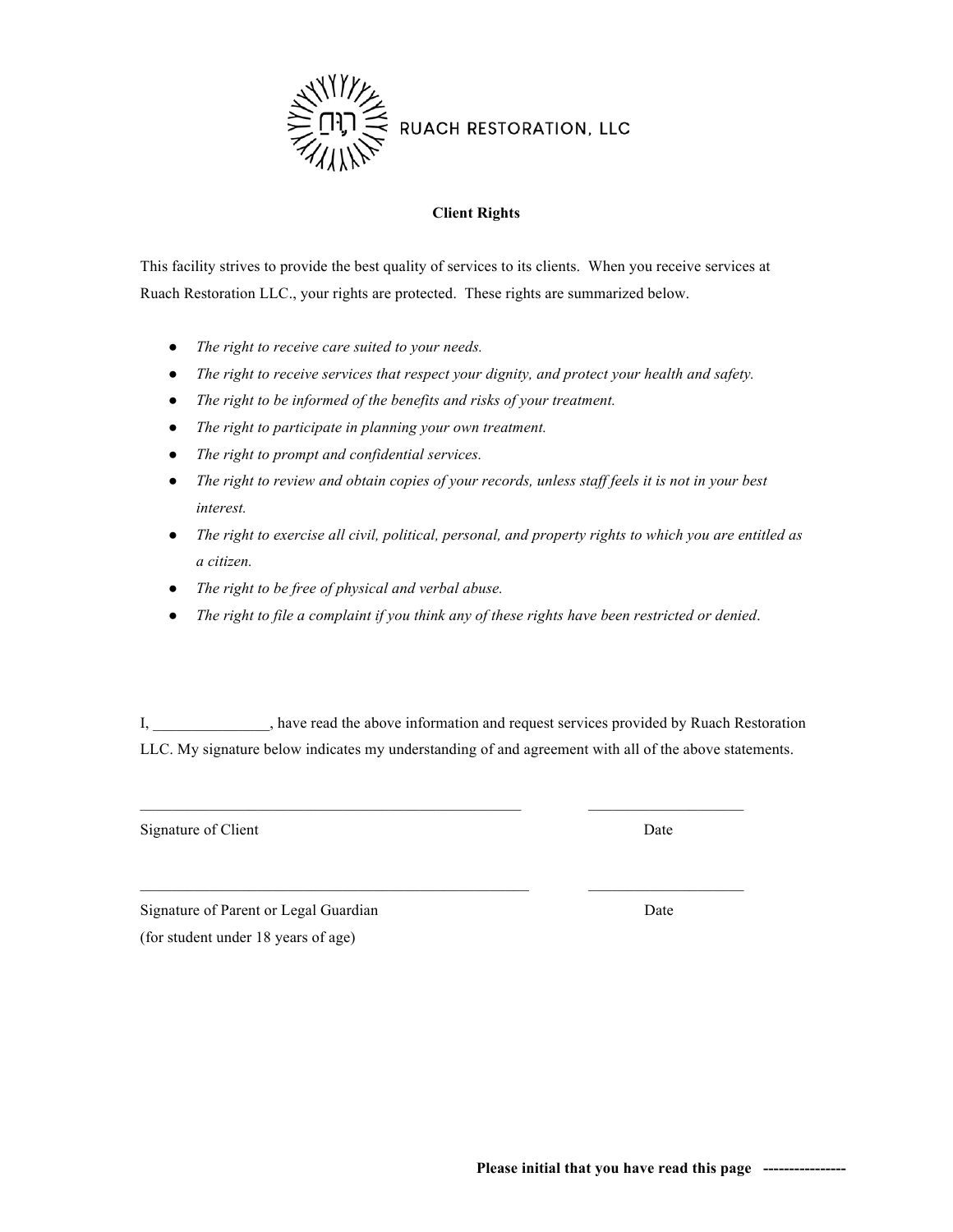

## Personal Information Form Confidential

|                      | Today's Date:                                                |  |                       |  |  |
|----------------------|--------------------------------------------------------------|--|-----------------------|--|--|
|                      | Full Name:                                                   |  |                       |  |  |
|                      |                                                              |  |                       |  |  |
|                      |                                                              |  |                       |  |  |
|                      | Phone: Home: Work:                                           |  | Cell: $\qquad \qquad$ |  |  |
|                      |                                                              |  |                       |  |  |
|                      |                                                              |  |                       |  |  |
|                      | Name of Church: Denomination:                                |  |                       |  |  |
|                      |                                                              |  |                       |  |  |
|                      | Degree(s): Grades Completed: Bachelor's: Master's:           |  | Other:                |  |  |
| Spouse's first name: |                                                              |  |                       |  |  |
|                      | Number of children: $\qquad \qquad$ Name(s) and age(s):      |  |                       |  |  |
|                      | Have you been in counseling? If yes, please provide details. |  |                       |  |  |
|                      |                                                              |  |                       |  |  |
|                      |                                                              |  |                       |  |  |

Briefly describe what brings you here. \_\_\_\_\_\_\_\_\_\_\_\_\_\_\_\_\_\_\_\_\_\_\_\_\_\_\_\_\_\_\_\_\_\_\_\_\_\_\_\_\_\_\_\_\_\_\_\_\_\_\_\_\_\_\_

|                          | Check the issues that pertain to you: rate degree of stress/urgency for applicable areas, |                          |
|--------------------------|-------------------------------------------------------------------------------------------|--------------------------|
|                          | 1 (low) to 5 (high).                                                                      |                          |
| Depression               | Chronic Illness                                                                           | Sexual Identity Issues   |
| Marital Problem          | Occult                                                                                    | Anger                    |
| Drug Addictions          | Insomnia                                                                                  | Physical Abuse           |
| <b>Eating Disorder</b>   | Alcoholism                                                                                | <b>Sexual Abuse</b>      |
| Grief/Loss               | Low Self-Esteem                                                                           | <b>Emotional Abuse</b>   |
| Occult Oppression        | Career Decision                                                                           | Relationships            |
| Workaholism              | <b>Financial Crisis</b>                                                                   | Loneliness               |
| Unforgiveness/Bitterness | <b>Excessive Anxiety/Fear</b>                                                             | Spiritual Issues/Concern |
| <b>Sexual Concerns</b>   | Thoughts of Suicide                                                                       | Thoughts of Harm/others  |
| Other                    |                                                                                           |                          |

Are you under a doctor's care? <br>If yes, Doctors Name Please share what you are being treated for and any medications you are currently taking.

In Case of Emergency, who would you like to be contacted? Name/Relationship<br>q expansion  $P$  Phone:

 $\_$  , and the state of the state of the state of the state of the state of the state of the state of the state of the state of the state of the state of the state of the state of the state of the state of the state of the

 $\mathcal{L}_\text{max}$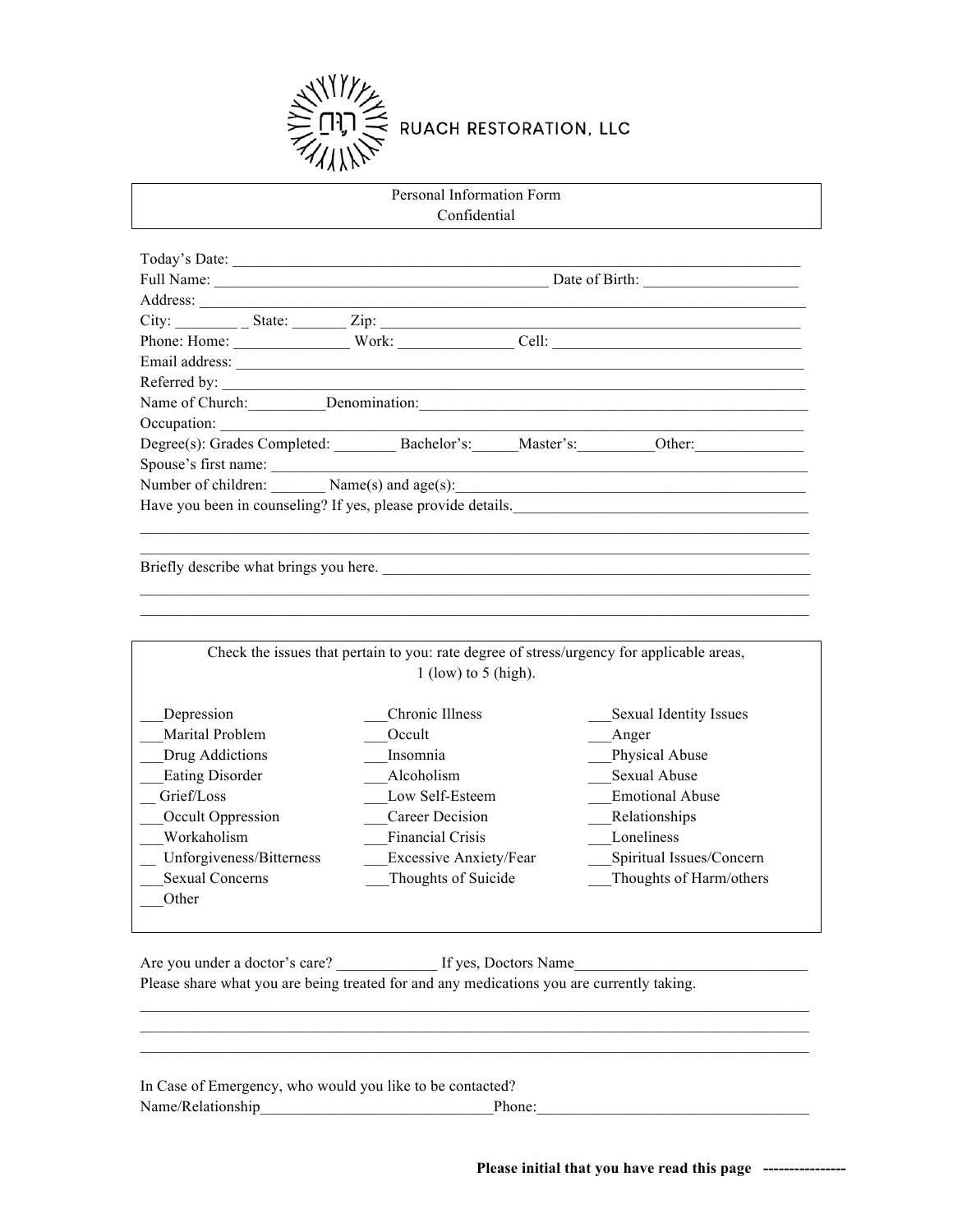

**Jennie Armstrong, DMin, LPC Licensed Professional Counselor 1711 Meriweather Drive, Suite 100 Watkinsville, GA 30677**

No Show Cancellation Charge

I understand and agree to pay a No Show fee equaling our agreed upon session fee of \$135 with applied 5% transaction fee if I do not cancel my scheduled appointment at least 24 hours ahead of time or I do not attend a scheduled appointment with any therapist at the office of Ruach Restoration LLC.

I understand that Jennie Armstrong, DMIN, LPC will automatically charge the credit card listed below when I do not attend my scheduled appointment or do not cancel within the understood 24-hour cancellation period.

Credit Card #: \_\_\_\_\_\_\_\_\_\_\_\_\_\_\_\_\_\_\_\_\_\_\_\_\_\_\_\_\_\_\_\_\_\_\_\_\_\_\_\_\_\_\_\_\_\_\_\_\_\_3 or 4 Digit #:\_\_\_\_\_\_\_\_\_\_\_\_

Expiration Date: \_\_\_\_\_\_\_\_\_\_\_\_\_\_\_\_\_\_\_\_\_\_Zip Code:\_\_\_\_\_\_\_\_\_\_\_\_\_\_\_\_\_\_\_\_\_\_\_\_\_\_\_\_\_\_\_\_

Credit Card Type:  $\Box$ AMEX  $\Box$ VISA  $\Box$ MASTER CARD (Check One) . \*Note: It is the responsibility of the client to keep the card updated.

I AUTHORIZE RUACH RESTORATION LLC TO PROCESS THE ABOVE CREDIT CARD AS "SIGANTURE ON FILE" FOR THERAPEUTIC SERVICES

Participant Signature:\_\_\_\_\_\_\_\_\_\_\_\_\_\_\_\_\_\_\_\_\_\_\_\_\_\_\_\_\_\_\_\_\_\_\_\_\_ Date: \_\_\_\_\_\_\_\_\_\_\_\_\_\_\_\_\_\_\_\_\_\_\_\_\_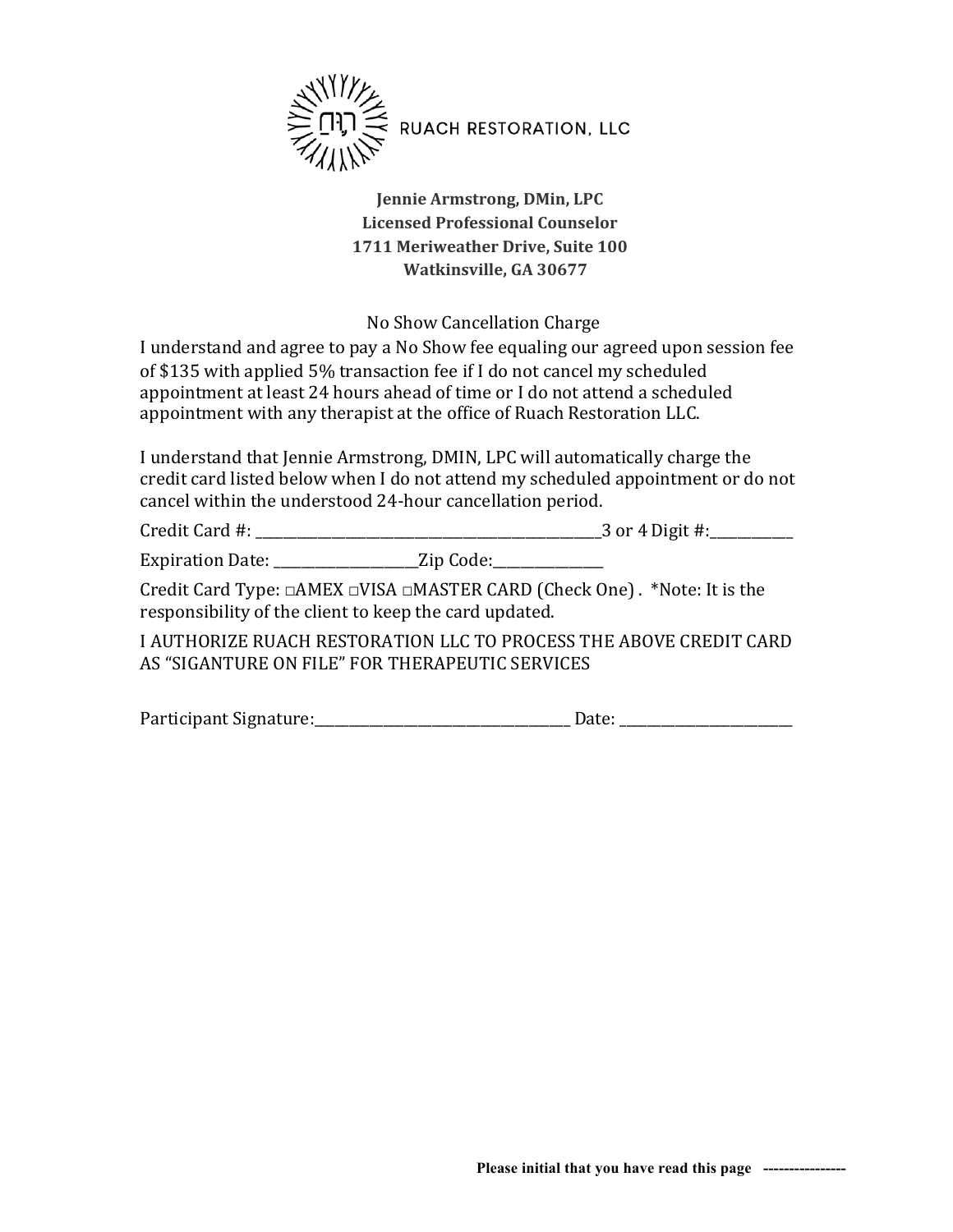

**Jennie Armstrong, DMin, LPC Licensed Professional Counselor 1711 Meriweather Drive, Suite 100 Watkinsville, GA 30677**

### **Communication Addendum**

Secure and private communication cannot be fully assured utilizing cell/smart phones or regular email technologies. It is the Client's right to determine whether communication using non-secure technologies may be permitted and under what circumstance. Use of any non-secure technologies to contact your therapist will be considered to imply consent to return messages to client via the same non-secure technology, pending further clarification form the client. Please check below which modes of communication are permitted and are not permitted. This consent may be altered at any time should circumstances or preference change. In the event that client does not allow non-secure modes of communication, contact will only be made via wire to wire phone or mail.

1.Voice communication to client's *and* from therapist's cell/smart phone for: **Circle each Permitted**:1.scheduling appointments 2.reminders 3.between session contact

2.Email communication to client's *and* from therapist's email address for:

**Circle each Permitted**:1.scheduling appointments 2.reminders 3.between session contact Permitted email address:

3. Teleconferencing based communication to client's portal *and* from therapist's portal: Circle each permitted: 1. telehealth video session appointments 2. between session contact If permitted, please list permitted portal site(s): **https://doxy.me/jenniearmstrong** Permitted email address: \_\_\_\_\_\_\_\_\_\_\_\_\_\_\_\_\_\_\_\_\_\_\_\_\_\_\_\_\_\_\_\_\_\_\_\_\_\_\_\_\_\_\_\_\_\_\_\_

### **Statement of Validation**

I have read this **Communication Addendum**, it has been adequately explained to me and I understand its contents:

**Print Name** 

**Signature** 

 $\mathcal{L}_\text{max}$  $\mathcal{L}_\text{max}$ 

**Date** 

 $\frac{1}{2}$  $\frac{1}{2}$ 

Parent/ L. Guardian:

Client:

**Please initial that you have read this page ----------------**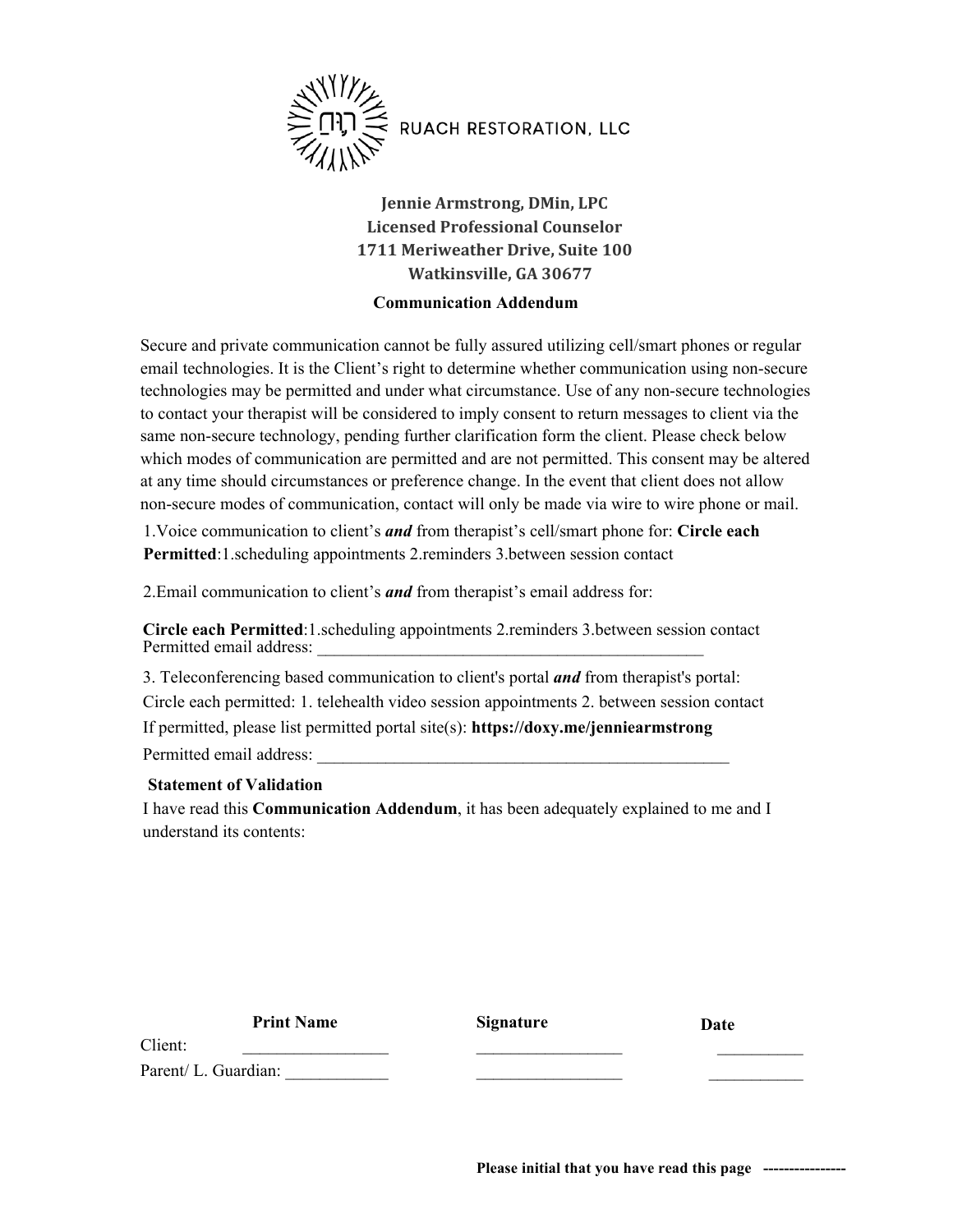

## **RUACH RESTORATION LLC PATIENT NOTICE OF PRIVACY RIGHTS**

The Health Insurance Portability and Accountability Act (HIPAA) has created new patient protection surrounding the use of protected health information. Commonly referred to as the "medical records privacy law," HIPAA provides patients protections related to the electronic transmission of data ("the transaction rules"), the keeping and use of patient records ("the privacy rules"), and storage and access to health care records ("the security rules"). HIPAA applies to all health care providers, including mental health care, and providers and health care agencies throughout the country are now required to provide patients a notification of their privacy rights as it relates to their health care records. You may have already received similar notices such as this one from your other health care providers.

As you might expect, the HIPAA law regulations are extremely detailed and difficult to grasp if you don't have formal legal training. This Patient Notification of Privacy Rights is our attempt to inform you of your rights in a simple yet comprehensive fashion. Please read this document, as it is important you know what patient protections HIPAA affords all of us. In mental health care, confidentiality and privacy are central to the success of the therapeutic relationship, and as such, you will find we make every effort to do all we can to protect the privacy of your mental health records. If you have any questions about any of the matters discussed in this document, please do not hesitate to ask for further clarification.

By law, Ruach Restoration LLC is required to secure your signature indicating you have received a copy of the Patient Notification of Privacy Rights document.

Client Name (Print)

I have received a copy of the Ruach Restoration LLC Patient Notification of Privacy Rights document, which provides a detailed description of the potential uses and disclosures of my protected health information, as well as my rights on these matters. I understand that I have the right to review this document and that I may at any time, now or later, ask any questions about or seek clarification of the matters discussed in this document. Signing below indicates only that I have received a copy.

| Client Signature                             | Date |  |
|----------------------------------------------|------|--|
| Parent Signature if Client is a Minor        | Date |  |
| Guardian Signature if Client is Legal Charge | Date |  |

**Please initial that you have read this page ----------------**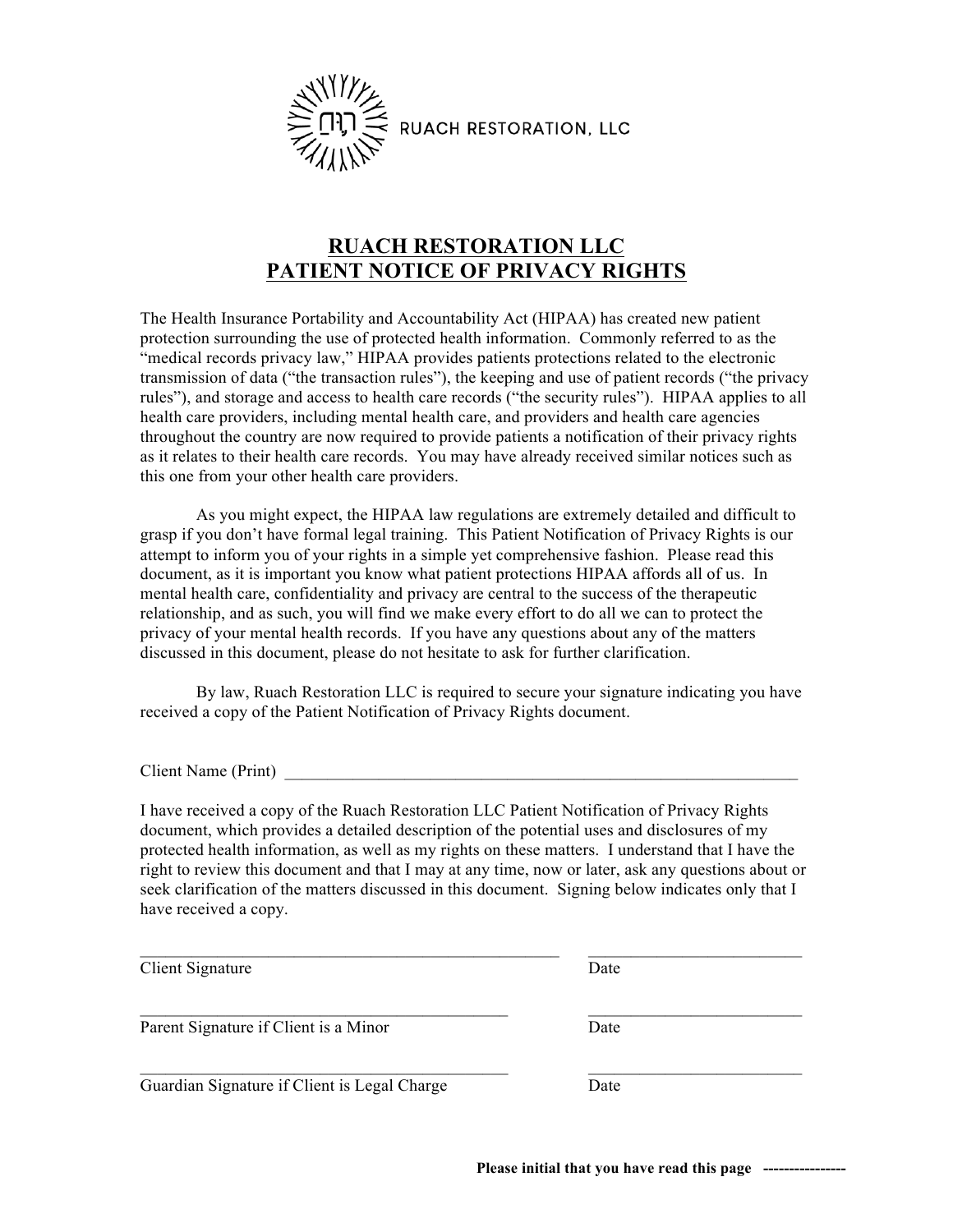

*RUACH RESTORATION LLC Jennie Armstrong, DMin, LPC Licensed Professional Counselor 1711 Meriweather Drive, Suite 100 Watkinsville, GA 30677 706-431-3910*

#### **Health Insurance Portability and Accountability Act (HIPAA)**

### **NOTICE OF PRIVACY PRACTICES**

**I. COMMITMENT TO YOUR PRIVACY:** *Jennie Armstrong* is dedicated to maintaining the privacy of your protected health information (PHI). PHI is information that may identify you and that relates to your past, present or future physical or mental health condition and related health care services either in paper or electronic format. This Notice of Privacy Practices ("Notice") is required by law to provide you with the legal duties and the privacy practices that *Jennie Armstrong* maintains concerning your PHI. It also describes how medical and mental health information may be used and disclosed, as well as your rights regarding your PHI. Please read carefully and discuss any questions or concerns with your therapist.

**II. LEGAL DUTY TO SAFEGUARD YOUR PHI:** By federal and state law, *Jennie Armstrong* is required to ensure that your PHI is kept private. This Notice explains when, why, and how *Jennie Armstrong* would use and/or disclose your PHI. Use of PHI means when *Jennie Armstrong* shares, applies, utilizes, examines, or analyzes information within its practice; PHI is disclosed when *Jennie Armstrong* releases, transfers, gives, or otherwise reveals it to a third party outside of the *Jennie Armstrong.* With some exceptions, *Jennie Armstrong* may not use or disclose more of your PHI than is necessary to accomplish the purpose for which the use or disclosure is made; however, *Jennie Armstrong* is always legally required to follow the privacy practices described in this Notice.

**III. CHANGES TO THIS NOTICE:** The terms of this notice apply to all records containing your PHI that are created or retained by *Jennie Armstrong* Please note that *Jennie Armstrong* reserves the right to revise or amend this Notice of Privacy Practices. Any revision or amendment will be effective for all of your records that *Jennie Armstrong* has created or maintained in the past and for any of your records that *Jennie Armstrong* may create or maintain in the future. *Jennie Armstrong* will have a copy of the current Notice in the office in a visible location at all times, and you may request a copy of the most current Notice at any time. The date of the latest revision will always be listed at the end of *Jennie Armstrong* Notice of Privacy Practices.

**IV. HOW YOUR NAME MAY USE AND DISCLOSE YOUR PHI:** *Jennie Armstrong* will not use or disclose your PHI without your written authorization, except as described in this Notice or as described in the "Information, Authorization and Consent to Treatment" document. Below you will find the different categories of possible uses and disclosures with some examples.

**1. For Treatment:** *Jennie Armstrong* may disclose your PHI to physicians, psychiatrists, psychologists, and other licensed health care providers who provide you with health care services or are; otherwise involved in your care. Example: If you are also seeing a psychiatrist for medication management, *Jennie Armstrong* may disclose your PHI to her/him in order to coordinate your care. Except for in an emergency, *Jennie Armstrong* will always ask for your authorization in writing prior to any such consultation.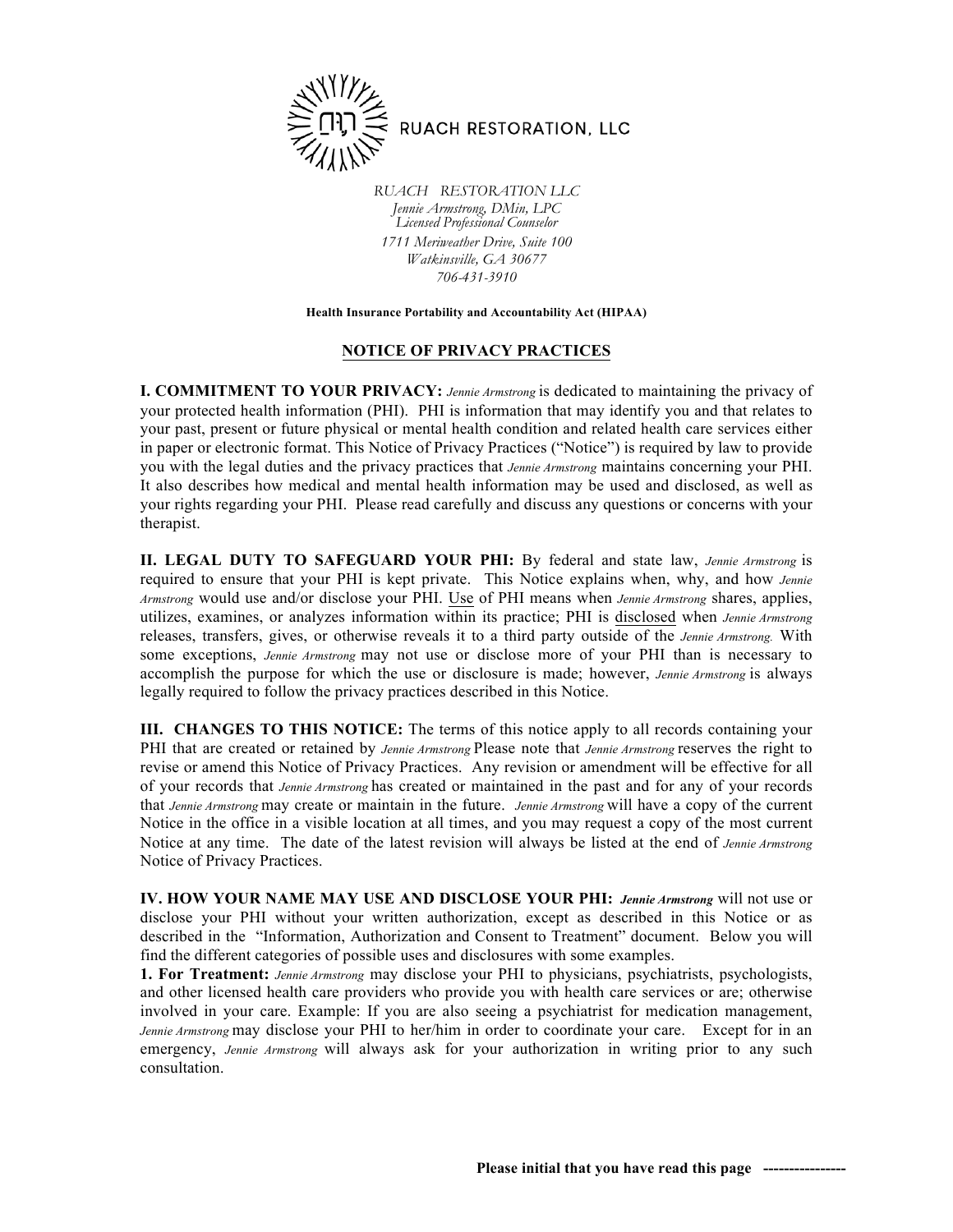

**2. For Health Care Operations:** *Jennie Armstrong* may disclose your PHI to facilitate the efficient and correct operation of its practice, improve your care, and contact you when necessary. Example: We use health information about you to manage your treatment and services.

**3. To Obtain Payment for Treatment:** *Jennie Armstrong* may use and disclose your PHI to bill and collect payment for the treatment and services *Jennie Armstrong* provided to you. Example: *Jennie Armstrong* might send your PHI to your insurance company or managed health care plan in order to get payment for the health care services that have been provided to you. *Jennie Armstrong* could also provide your PHI to billing companies, claims processing companies, and others that process health care claims for *Jennie Armstrong's* office if either you or your insurance carrier are not able to stay current with your account. In this latter instance, *Jennie Armstrong* will always do its best to reconcile this with you first prior to involving any outside agency.

**4. Employees and Business Associates:** There may be instances where services are provided to *Jennie Armstrong* by an employee or through contracts with third-party "business associates." Whenever an employee or business associate arrangement involves the use or disclosure of your PHI, *Jennie Armstrong* will have a written contract that requires the employee or business associate to maintain the same high standards of safeguarding your privacy that is required of *Jennie Armstrong.*

*Note:* This state and Federal law provides additional protection for certain types of health information, including **alcohol or drug abuse, mental health and AIDS/HIV,** and may limit whether and how *Jennie Armstrong* may disclose information about you to others.

### **V. USE AND DISCLOSURE OF YOUR PHI IN CERTAIN SPECIAL CIRCUMSTANCES – YOUR NAME may use and/or disclose your PHI without your consent or authorization for the following reasons:**

- **1. Law Enforcement:** Subject to certain conditions, *Jennie Armstrong* may disclose your PHI when required by federal, state, or local law; judicial, board, or administrative proceedings; or, law enforcement. Example: *Jennie Armstrong* may make a disclosure to the appropriate officials when a law requires *Jennie Armstrong* to report information to government agencies, law enforcement personnel and/or in an administrative proceeding.
- **2. Lawsuits and Disputes:** *Jennie Armstrong* may disclose information about you to respond to a court or administrative order or a search warrant. *Jennie Armstrong* may also disclose information if an arbitrator or arbitration panel compels disclosure, when arbitration is lawfully requested by either party, pursuant to subpoena *duces tectum* (e.g., a subpoena for mental health records) or any other provision authorizing disclosure in a proceeding before an arbitrator or arbitration panel. *Jennie Armstrong* will only do this if efforts have been made to tell you about the request and you have been provided an opportunity to object or to obtain an appropriate court order protecting the information requested.
- **3. Public Health Risks:** *Jennie Armstrong* may disclose your PHI to public health or legal authorities charged with preventing or controlling disease, injury, disability, to report births and deaths, and to notify persons who may have been exposed to a disease or at risk for getting or spreading a disease or condition.
- **4. Food and Drug Administration (FDA):** *Jennie Armstrong* may disclose to the FDA, or persons under the jurisdiction of the FDA, PHI relative to adverse events with respect to drugs, foods, supplements, products and product defects, or post marketing surveillance information to enable product recalls, repairs, or replacement.
- **5. Serious Threat to Health or Safety:** *Jennie Armstrong* may disclose your PHI if you are in such mental or emotional condition as to be dangerous to yourself or the person or property of others, and if *Jennie Armstrong* determines in good faith that disclosure is necessary to prevent the threatened danger. Under these circumstances, *Jennie Armstrong* may provide PHI to law enforcement personnel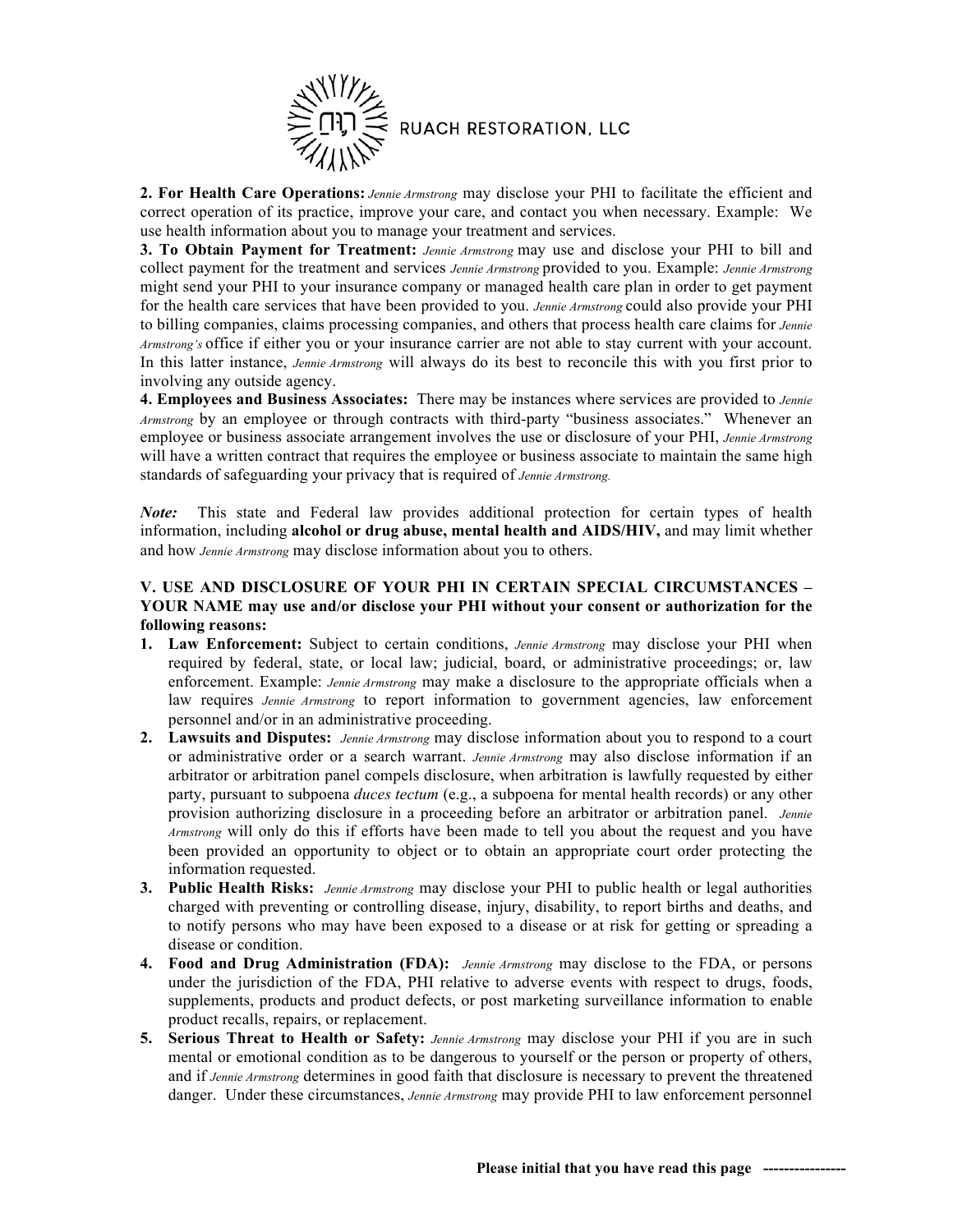

or other persons able to prevent or mitigate such a serious threat to the health or safety of a person or the public.

- **6. Minors:** If you are a minor (under 18 years of age), *Jennie Armstrong* may be compelled to release certain types of information to your parents or guardian in accordance with applicable law.
- **7. Abuse and Neglect:** *Jennie Armstrong* may disclose PHI if mandated by Georgia child, elder, or dependent adult abuse and neglect reporting laws. Example: If *Jennie Armstrong* has a reasonable suspicion of child abuse or neglect, *Jennie Armstrong* will report this to the Georgia Department of Child and Family Services.
- **8. Coroners, Medical Examiners, and Funeral Directors:** *Jennie Armstrong* may release PHI about you to a coroner or medical examiner. This may be necessary, for example, to identify a deceased person, determine the cause of death or other duties as authorized by law. *Jennie Armstrong* may also disclose PHI to funeral directors, consistent with applicable law, to carry out their duties.
- **9. Communications with Family, Friends, or Others:** *Jennie Armstrong* may release your PHI to the person you named in your Durable Power of Attorney for Health Care (if you have one), to a friend or family member who is your personal representative (i.e., empowered under state or other law to make health-related decisions for you), or any other person you identify, relevant to that person's involvement in your care or payment related to your care. In addition, *Jennie Armstrong* may disclose your PHI to an entity assisting in disaster relief efforts so that your family can be notified about your condition.
- **10. Military and Veterans:** If you are a member of the armed forces, *Jennie Armstrong* may release PHI about you as required by military command authorities. *Jennie Armstrong* may also release PHI about foreign military personnel to the appropriate military authority.
- **11. National Security, Protective Services for the President, and Intelligence Activities:** *Jennie Armstrong* may release PHI about you to authorized federal officials so they may provide protection to the President, other authorized persons, or foreign heads of state, to conduct special investigations for intelligence, counterintelligence, and other national activities authorized by law.
- **12. Correctional Institutions:** If you are or become an inmate of a correctional institution, *Jennie Armstrong* may disclose PHI to the institution or its agents when necessary for your health or the health and safety of others
- **13. For Research Purposes:** In certain limited circumstances, *Jennie Armstrong* may use information you have provided for medical/psychological research, but only with your written authorization. The only circumstance where written authorization would not be required would be if the information you have provided could be completely disguised in such a manner that you could not be identified, directly or through any identifiers linked to you. The research would also need to be approved by an institutional review board that has examined the research proposal and ascertained that the established protocols have been met to ensure the privacy of your information.

### **14. For Workers' Compensation Purposes:** *Jennie Armstrong* may provide PHI in order to comply with Workers' Compensation or similar programs established by law.

- **15. Appointment Reminders:** *Jennie Armstrong* is permitted to contact you, without your prior authorization, to provide appointment reminders or information about alternative or other healthrelated benefits and services that you may need or that may be of interest to you.
- **16. Health Oversight Activities:** *Jennie Armstrong* may disclose health information to a health oversight agency for activities such as audits, investigations, inspections, or licensure of facilities. These activities are necessary for the government to monitor the health care system, government programs and compliance with laws. Example: When compelled by U.S. Secretary of Health and Human Services to investigate or assess *Jennie Armstrong*'s compliance with HIPAA regulations.
- **17. If Disclosure is Otherwise Specifically Required by Law.**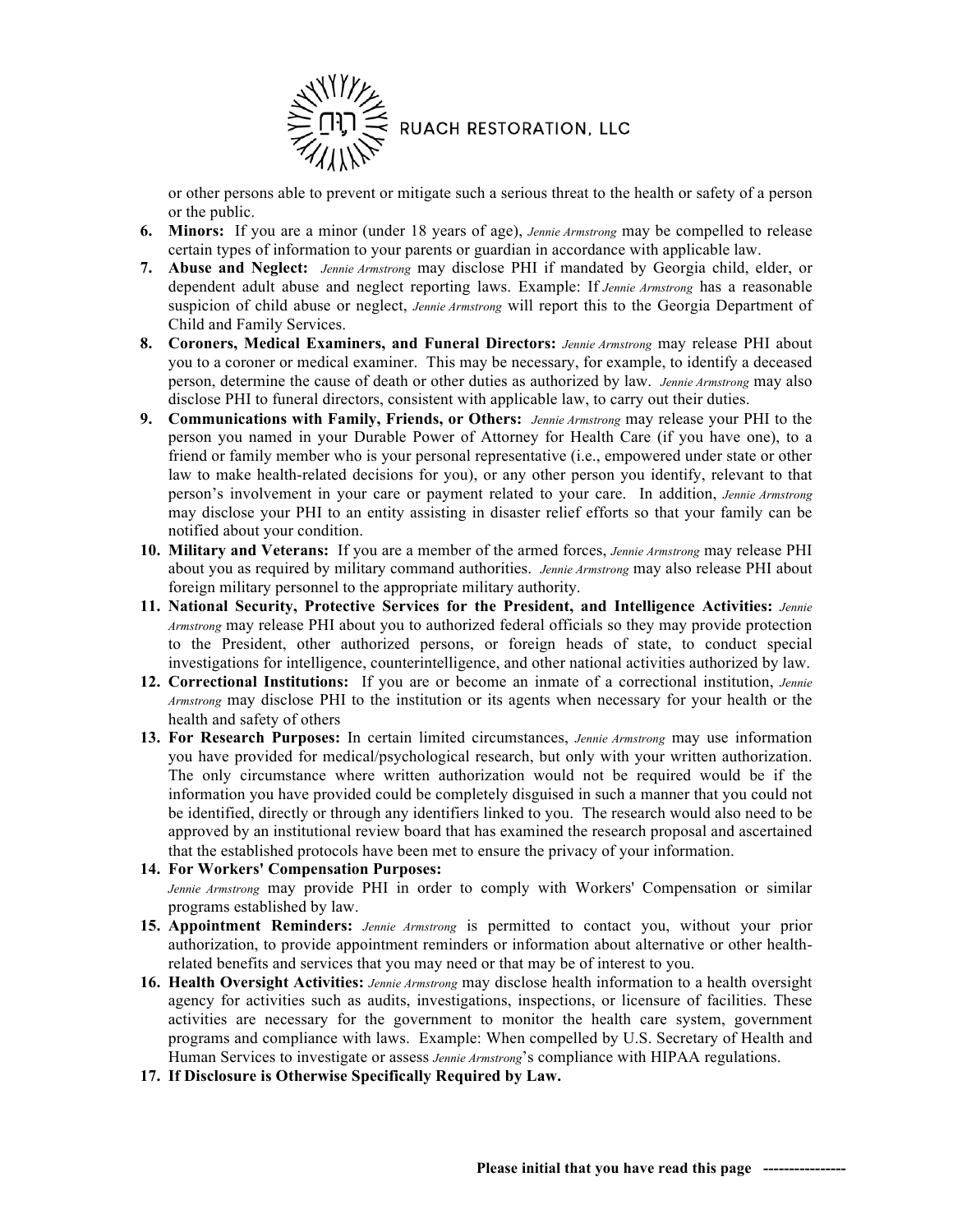

**18. In the Following Cases,** *Jennie Armstrong* **Will Never Share Your Information Unless You Give us Written Permission:** Marketing purposes, sale of your information, most sharing of psychotherapy notes, and fundraising. If we contact you for fundraising efforts, you can tell us not to contact you again.

**VI. Other Uses and Disclosures Require Your Prior Written Authorization:** In any other situation not covered by this notice, *Jennie Armstrong* will ask for your written authorization before using or disclosing medical information about you. If you chose to authorize use or disclosure, you can later revoke that authorization by notifying *Jennie Armstrong* in writing of your decision. You understand that *Jennie Armstrong* is unable to take back any disclosures it has already made with your permission, *Jennie Armstrong* will continue to comply with laws that require certain disclosures, and *Jennie Armstrong* is required to retain records of the care that its therapists have provided to you.

### **VII. RIGHTS YOU HAVE REGARDING YOUR PHI:**

**1. The Right to See and Get Copies of Your PHI either in paper or electronic format:** In general, you have the right to see your PHI that is in *Jennie Armstrong* possession, or to get copies of it; however, you must request it in writing. If *Jennie Armstrong* does not have your PHI, but knows who does, you will be advised how you can get it. You will receive a response from *Jennie Armstrong* within 30 days of receiving your written request. Under certain circumstances, *Jennie Armstrong* may feel it must deny your request, but if it does, *Jennie Armstrong* will give you, in writing, the reasons for the denial. *Jennie Armstrong* will also explain your right to have its denial reviewed. If you ask for copies of your PHI, you will be charged a reasonable fee per page and the fees associated with supplies and postage. *Jennie Armstrong* may see fit to provide you with a summary or explanation of the PHI, but only if you agree to it, as well as to the cost, in advance.

**2. The Right to Request Limits on Uses and Disclosures of Your PHI:** You have the right to ask that *Jennie Armstrong* limit how it uses and discloses your PHI. While *Jennie Armstrong* will consider your request, it is not legally bound to agree. If *Jennie Armstrong* does agree to your request, it will put those limits in writing and abide by them except in emergency situations. If you pay for a service or health care item out-of-pocket in full, you can ask us not to share that information for the purpose of payment or our operations with your health insurer. You do not have the right to limit the uses and disclosures that *Jennie Armstrong* is legally required or permitted to make.

**3. The Right to Choose How** *Jennie Armstrong* **Sends Your PHI to You:** It is your right to ask that your PHI be sent to you at an alternate address (for example, sending information to your work address rather than your home address) or by an alternate method (for example, via email instead of by regular mail). *Jennie Armstrong* is obliged to agree to your request providing that it can give you the PHI, in the format you requested, without undue inconvenience.

**4. The Right to Get a List of the Disclosures.** You are entitled to a list of disclosures of your PHI that *Jennie Armstrong* has made. The list will not include uses or disclosures to which you have specifically authorized (i.e., those for treatment, payment, or health care operations, sent directly to you, or to your family; neither will the list include disclosures made for national security purposes, or to corrections or law enforcement personnel. The request must be in writing and state the time period desired for the accounting, which must be less than a 6-year period and starting after April 14, 2003.

*Jennie Armstrong* will respond to your request for an accounting of disclosures within 60 days of receiving your request. The list will include the date of the disclosure, the recipient of the disclosure (including address, if known), a description of the information disclosed, and the reason for the disclosure. *Jennie Armstrong* will provide the list to you at no cost, unless you make more than one request in the same year, in which case it will charge you a reasonable sum based on a set fee for each additional request.

**5. The Right to Choose Someone to Act for You:** If you have given someone medical power of attorney or if someone is your legal guardian, that person can exercise your rights and make choices